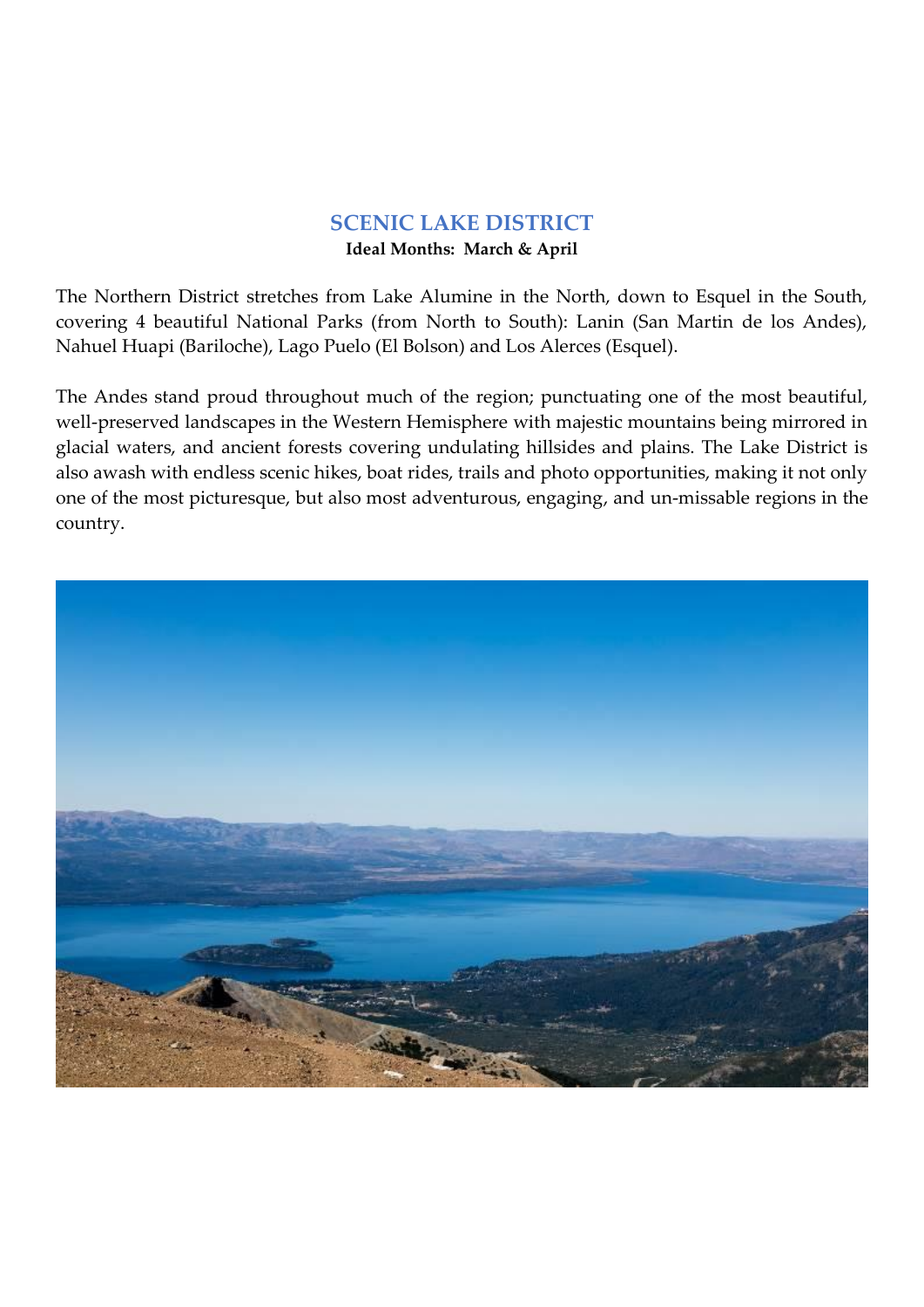| <b>DAY 01- SAN CARLOS DE BARILOCHE- VILLA LA ANGOSTURA</b> |                                                                                                                                                                                                                                                                                                                                                                                                                                                                                                                         |  |
|------------------------------------------------------------|-------------------------------------------------------------------------------------------------------------------------------------------------------------------------------------------------------------------------------------------------------------------------------------------------------------------------------------------------------------------------------------------------------------------------------------------------------------------------------------------------------------------------|--|
| Bariloche                                                  | Meet and greet at Bariloche International Airport & transfer to Villa La Angostura.<br>Sunset photo outing by the Nahuel Huapi Lake included. Then free time to get<br>settled.                                                                                                                                                                                                                                                                                                                                         |  |
| Villa La Angostura                                         | Villa La Angostura is a small charming village, located on the opposite bank of the<br>Nahuel Huapi Lake. This is a young area, a lovely summer village and a small ski<br>resort, ideal for local people and for those who want to avoid crowds. Although<br>growing fast, one block from the main street and we will be able to listen to<br>birdsongs and smell the pine trees.                                                                                                                                      |  |
| <b>DAY 02 - VILLA LA ANGOSTURA</b>                         |                                                                                                                                                                                                                                                                                                                                                                                                                                                                                                                         |  |
| Villa La Angostura                                         | Lake touring and scenic drive. At morning, from the small pier at Tunquelen<br>(km 24) we set sail and navigate the waters of the Nahuel Huapi lake for about 30<br>minutes until we reach the Northern part of Victoria Island.<br>Our comfortable boat will dock at Puerto Anchorena from where we will have<br>the chance to explore the island or do some easy walks to panoramic lookout<br>points.<br>We will visit Lago Espejo and the Continental Divide during the afternoon to<br>enojoy sunset in the Andes. |  |

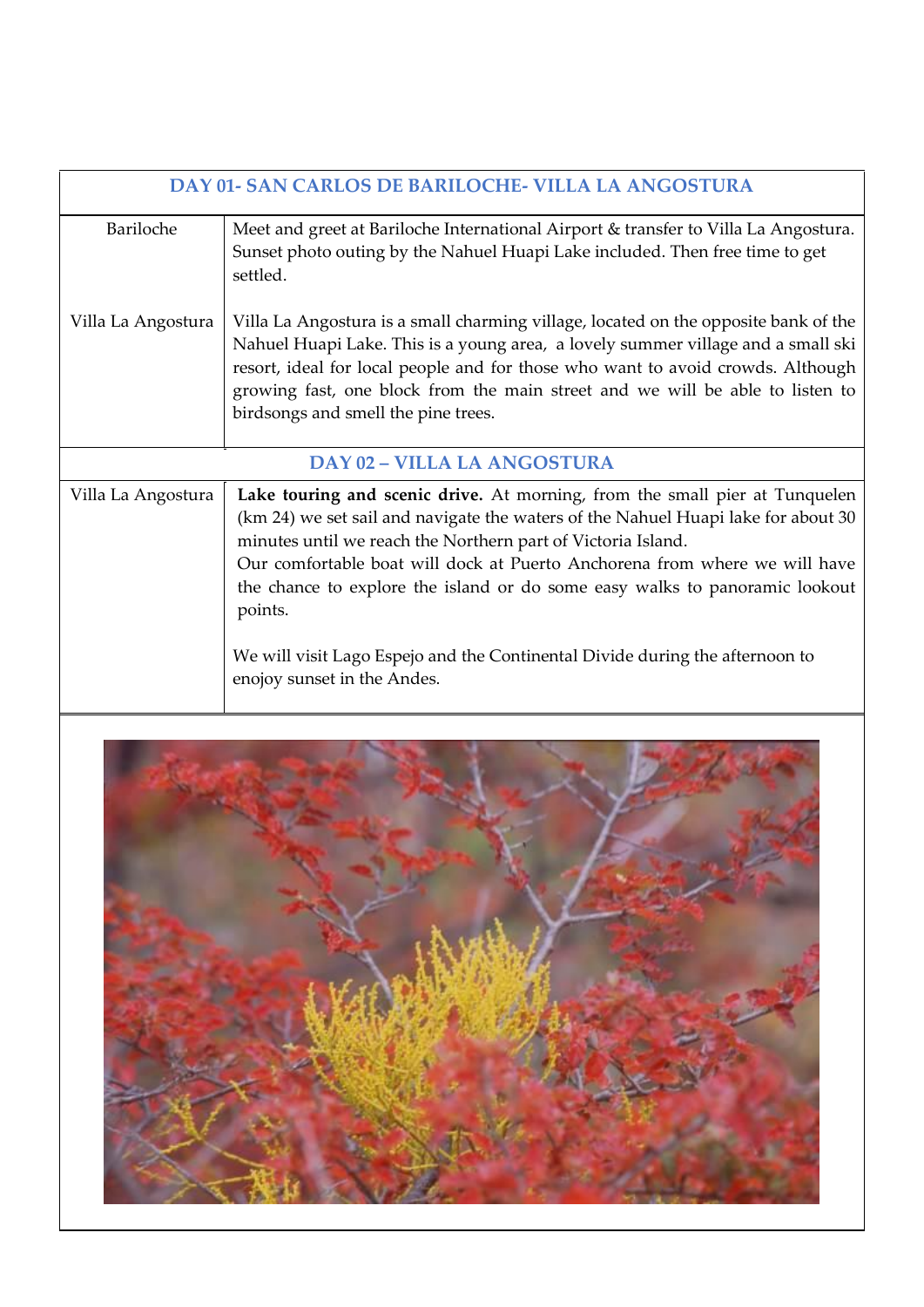| <b>DAY 03 - VILLA LA ANGOSTURA- SAN MARTIN DE LOS ANDES</b> |                                                                                                                                                                                                                                                                                                                                                                                                                                                                                                                                                 |  |
|-------------------------------------------------------------|-------------------------------------------------------------------------------------------------------------------------------------------------------------------------------------------------------------------------------------------------------------------------------------------------------------------------------------------------------------------------------------------------------------------------------------------------------------------------------------------------------------------------------------------------|--|
| Villa La Angostura                                          | Seven lakes. We will take the morning to drive the iconic Seven Lakes Road on<br>our way to San Martin de los Andes.                                                                                                                                                                                                                                                                                                                                                                                                                            |  |
|                                                             | The drive from beginning to end is a two to three-hour drive on gravel road, but<br>the true spirit of it is to make a stop at each of the seven lakes of stunning beauty<br>with waters that go from deep blue, glittering turquoise to emerald green.<br>We start from Villa La Angostura; and we enter the road that connects the<br>amazing lakes of Correntoso, Espejo, Villarino, Falkner, Hermoso, Machónico, and<br>Meliquina. Finally, we arrive in San Martín de los Andes on the shores of Lácar<br>Lake.<br>Lunch will be included. |  |
| San Martin de los<br>Andes                                  | Evening to explore on your own on the charming ski village of San Martin de los<br>Andes.<br>The myriad of rivers and lakes around Bariloche, Villa La Angostura and San<br>Martin de los Andes allow for great fly fishing in picture-perfect, remote settings.<br>Serious anglers from around the world travel to these streams and rivers in search<br>of trout and salmon, though they are also ideal for white-water river rafting,<br>kayaking and even snorkelling.                                                                      |  |

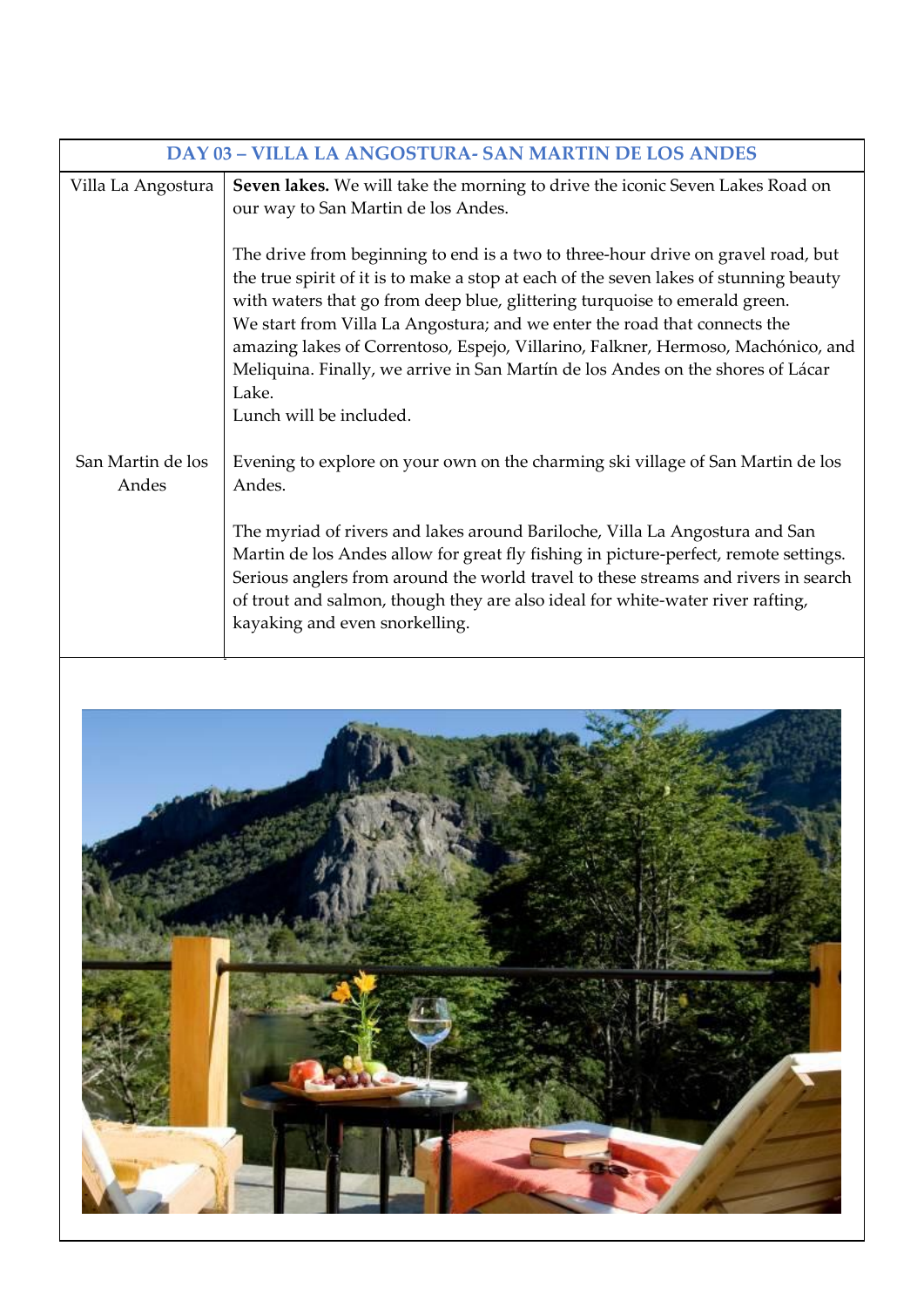| <b>DAY 04- SAN MARTIN DE LOS ANDES</b>             |                                                                                                                                                                                                                                                                                                                                                                                                                                                    |  |
|----------------------------------------------------|----------------------------------------------------------------------------------------------------------------------------------------------------------------------------------------------------------------------------------------------------------------------------------------------------------------------------------------------------------------------------------------------------------------------------------------------------|--|
| San Martin de los                                  | Early morning drive to see Lanin Volcano at sunrise and visit the unique ancient                                                                                                                                                                                                                                                                                                                                                                   |  |
| Andes                                              | Araucaria Forest by Tromen Lake.                                                                                                                                                                                                                                                                                                                                                                                                                   |  |
|                                                    | Afernoon visiting Huechulaufquen and Paimuin Lakes for a sunset photo shoot<br>of Lanin's glaciated SW face in the background.                                                                                                                                                                                                                                                                                                                     |  |
| <b>DAY 05- SAN MARTIN DE LOS ANDES - BARILOCHE</b> |                                                                                                                                                                                                                                                                                                                                                                                                                                                    |  |
| San Martin de los                                  | Patagonian Steppe. Drive along the meandering Chimehuin Valley and morning                                                                                                                                                                                                                                                                                                                                                                         |  |
| Andes                                              | photo shoot of Condors at the Chimeuín Condor Cloffs lookout.                                                                                                                                                                                                                                                                                                                                                                                      |  |
|                                                    | Lunch in our way.                                                                                                                                                                                                                                                                                                                                                                                                                                  |  |
| Bariloche                                          | During the afternoon we will visit Valle Encantado. (58 km from Bariloche<br>approximately). There we will see strange rocks shapes which have received<br>names as El Dedo de Dios, Centinela, Tren Expreso, etc.                                                                                                                                                                                                                                 |  |
|                                                    | San Carlos de Bariloche and the Nahuel Huapi Lake are the landmarks of the<br>Southern portion of the Lake District and are -maybe the most developed. Of<br>unparalleled beauty they offer everything to cater for every taste: From the<br>gourmands that seek great food and local delicacies to the wanderers, to those<br>looking for soft adventure experiences while horse riding, hiking, climbing,<br>paddling to the hard core explorer. |  |
|                                                    |                                                                                                                                                                                                                                                                                                                                                                                                                                                    |  |

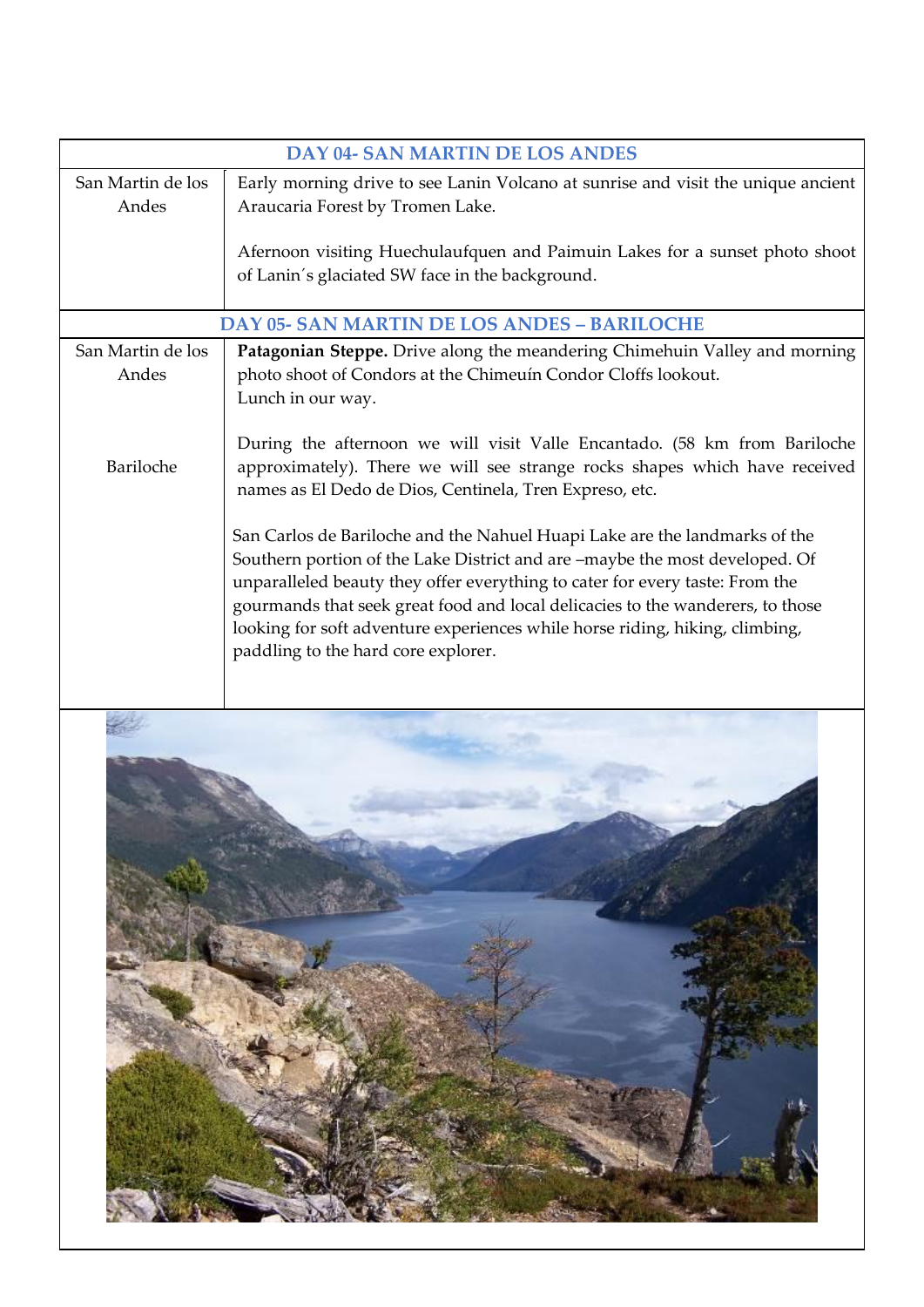| <b>DAY 06- BARILOCHE</b> |                                                                                                                                                                                                                                                                                                                                                                                                                                                                                                                                                                                                                                                     |  |
|--------------------------|-----------------------------------------------------------------------------------------------------------------------------------------------------------------------------------------------------------------------------------------------------------------------------------------------------------------------------------------------------------------------------------------------------------------------------------------------------------------------------------------------------------------------------------------------------------------------------------------------------------------------------------------------------|--|
| Bariloche                | Bariloche Vistas Scenic Tour. Full day visiting Circuito Chico, Mt. Campanario,<br>& Mt. Catedral Ridge with lunch included.                                                                                                                                                                                                                                                                                                                                                                                                                                                                                                                        |  |
|                          | Visit of Bariloche and its surroundings including Llao Llao area and a panoramic<br>drive by the Nahuel Huapi Lake.                                                                                                                                                                                                                                                                                                                                                                                                                                                                                                                                 |  |
|                          | The visit starts in Bariloche, following its main road – Bustillo Avenue- which<br>runs parallel to the Nahuel Huapi Lake. All the way is along a paved road that<br>will lead us to Llao Llao peninsula, with its namesake hilltop hotel and San<br>Eduardo Chapel, two landmarks of this region. We will cross the bridge over the<br>Angostura River, the natural link between Nahuel Huapi and Moreno Lakes, and<br>further on we pass by López Bay at the foot of Mount López. This scenic drive<br>has its highlight at the so call Lookout Point, a belvedere with a magnificent view<br>of Moreno Lake and Llao Llao peninsula at the back. |  |
|                          | Leaving behind El Trebol Lagoon we will get back to Bustillo Ave and will reach<br>Campanario Mount. A chair lift (not included) will take us to the top (1050 m)<br>from where we have a panoramic view of the city and the lake. Like in a map:<br>Nahuel Huapi and Moreno lakes, El Trébol lagoon, San Pedro and Llao Llao<br>peninsulas, Victoria Island, Otto, López, Goye and Catedral hills, and the main<br>town, San Carlos de Bariloche are displayed.<br>From there, a winding road with beautiful vistas will lead us back to the city<br>center.                                                                                       |  |
| <b>DAY 07-BARILOCHE</b>  |                                                                                                                                                                                                                                                                                                                                                                                                                                                                                                                                                                                                                                                     |  |
| Bariloche                | Hidden Falls. This trip brings you over the Nahuel Huapi lake into the<br>Patagonian rainforest of the Nahuel Huapi National Park.                                                                                                                                                                                                                                                                                                                                                                                                                                                                                                                  |  |
|                          | After a 25 minutes transfer arrive to Puerto Pañuelo. The catamaran navigates<br>along the long and narrow Blest arm. During the entire journey, you will enjoy<br>the spectacular landscape: thick forest, imposing mountain peaks and transparent<br>glacial waters.                                                                                                                                                                                                                                                                                                                                                                              |  |
|                          | The entrance to the Blest arm is guarded by mountains Capilla and Millaqueo<br>and Centinela island. On this island, the remains of Francisco Moreno, the creator<br>of the Argentine national parks, are buried. Neither streets nor villages can be<br>seen on the foothills of the mountains.                                                                                                                                                                                                                                                                                                                                                    |  |
|                          | After sailing for one hour, the boat reaches Puerto Blest, a small spot with a<br>landing stage and a hotel. This is the starting point for trekkings into the national<br>park. You are now within the Valdivian jungle, which is one of the places with<br>more rain in Argentina. The average rainfall is 3,000mm per year. Therefore, be<br>prepared for rain showers!                                                                                                                                                                                                                                                                          |  |
|                          | Enormous trees like the coihue and alerce or larch grow in this jungle. Thanks to                                                                                                                                                                                                                                                                                                                                                                                                                                                                                                                                                                   |  |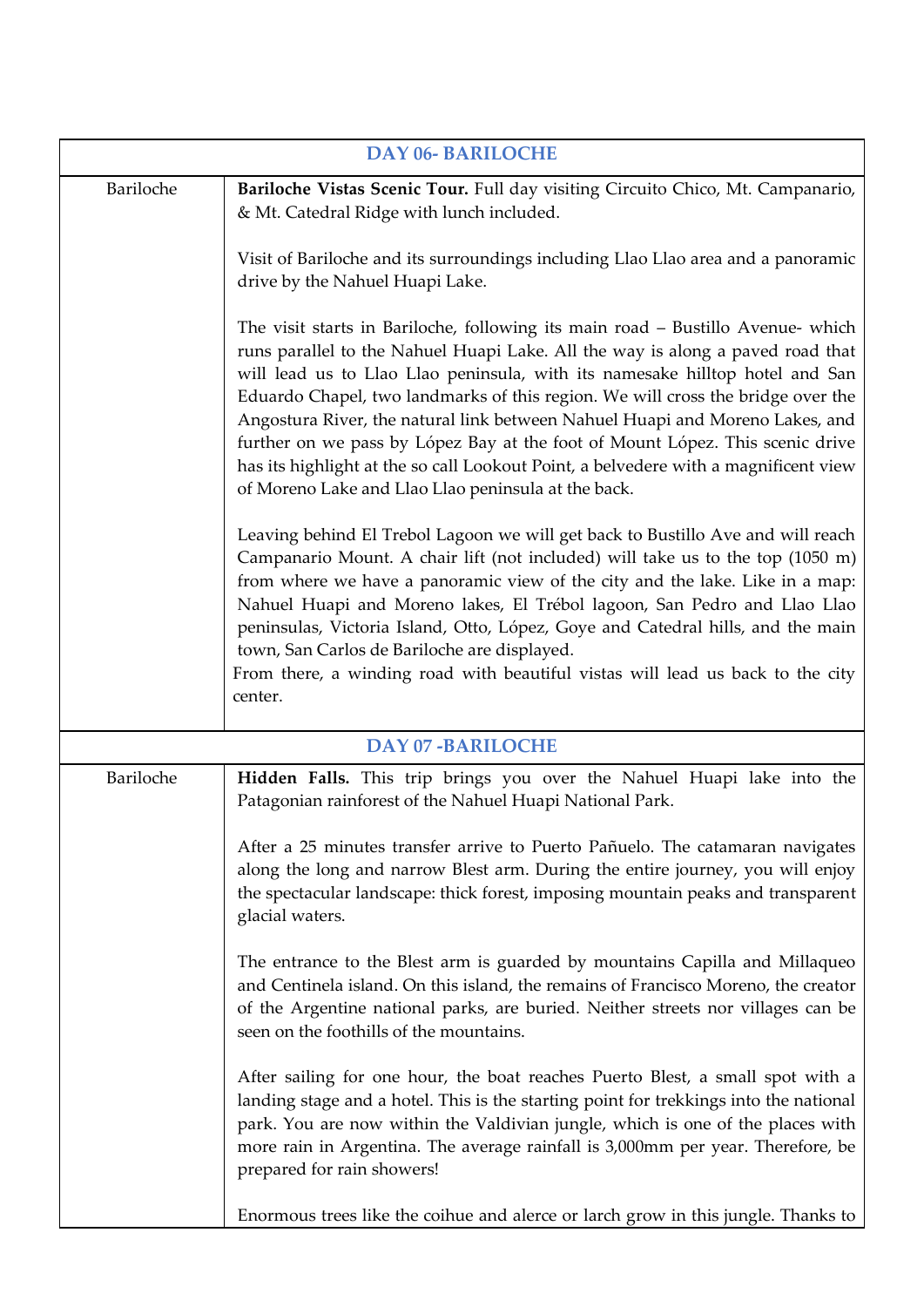the humidity a proliferation of herbs, ferns, moss, and fungus can be found. A marked path takes you to the lagoon and Los Cántaros waterfall. From this point, the opposite side of Puerto Blest can be seen.

There is also an information centre, designed to help you interpret the local species. We will visit the bay and the Frias River, famous for its green waters originated in one of the glaciers in Tronador Mountain.

After having enjoyed this relaxing stop we will sail back to Puerto Pañuelo and transfer to the hotel.



## **DAY 08- BARILOCHE**

Bariloche **Tronador.** Visit the hanging glaciers of Mt Tronador. Lookouts of Mascardi Lake and Manso River. With lunch included.

> Full day visit to Mt. Tronador, (the highest peak in Northern Patagonia), an extinct volcano 11722 feet/ 3554 m high whose name refers to the frequent rumbles caused by ice falling from the face of several glaciers (ventisqueros) than cling to the mountain's three peaks.

> We leave Bariloche to the South and drive parallel to the entire length of Gutiérrez and Mascardi lakes. Further on, the road reaches the West Arm of Mascardi Lake and following a winding road we get to Hosteria Pampa Linda. We leave behind the hosteria and drive towards the Saltillo de las Nalcas (Small Waterfall). Upon arrival we cross a hanging bridge and get into a small lenga (Nothofagus pumilio) and canes (Chusquea culeou) forest which will take us to a